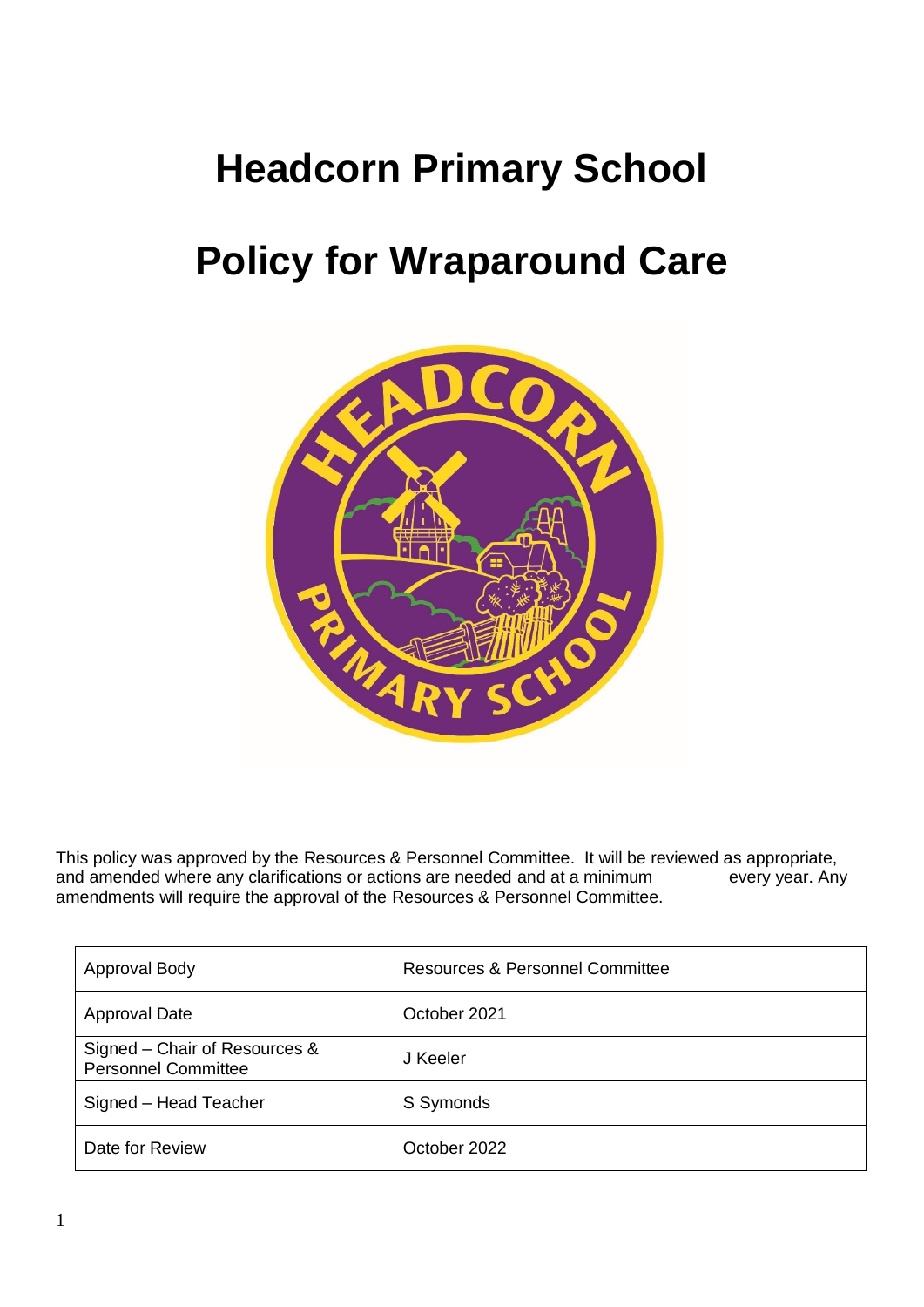# **Headcorn Primary School Wraparound Care Policy**

Headcorn Primary School is pleased to be able to provide the children of our school the opportunity to attend Breakfast Club and After School Club. These clubs may be attended on a full-time or a part time basis. The sessions can be booked in blocks over extended periods of time or as and when required, however places are subject to availability.

This childcare provision is an extension of Headcorn Primary School and therefore operates in line with the school's ethos and values and high expectations of pupil behaviour. The wraparound care staff members have been appointed for their expertise in childcare and have the necessary qualifications for safeguarding, behaviour management, first aid and food hygiene.

It is the wish of everyone involved at Headcorn Primary School's Wraparound Care Provision to provide a happy, stimulating environment in which children are supported to reach their full potential. We believe that a positive partnership with parents and carers is crucial and promotes our aim to maximise the child's learning and ensure wellbeing and well-rounded development.

# **THE SCHOOL - We will endeavour to:**

- provide a safe, stimulating and happy environment
- provide a range of creative, stimulating and meaningful play, recreational and educational opportunities for your child
- provide breakfast and/or afternoon snacks and drinks
- inform you of any concerns which may affect your child's progress or behaviour
- ensure equality of opportunity in all activities
- be open, welcoming and available to discuss your child's individual needs
- contact you if there is a problem with your child's health, wellbeing or behaviour
- encourage children to take care of their surroundings and others around them
- ensure confidentiality at all times
- keep you informed about the school events and activities through newsletters, email and website

# **THE CHILD - I will do my best to:**

- be polite, friendly, kind and helpful to others
- demonstrate the school's Core Values and adhere to the Community Code
- respect the feelings and beliefs of others
- be responsible for all resources and help to keep my school tidy and safe
- ensure a happy environment for all and HAVE FUN!

# **THE PARENTS and CARERS – We will endeavour to:**

- ensure that our child only attends sessions that are booked in advance online
- ensure that our child is dropped off and/or collected on time by an adult
- contact the school if our child is going to be absent from a session
- contact the school promptly if there is a change in adult arrangements or collection times
- support and demonstrate the school's Core Values, Community Code and Behaviour Policy
- support and adhere to the Wraparound Care Policy
- inform the school of any concerns or problems that might affect our child's wellbeing or behaviour

# *This agreement forms part of the Admission forms and must be signed and returned before starting either the Breakfast Club or After School club.*

**Admissions Policy for Wraparound Care**

Headcorn Primary School Wraparound Care is only available to children of school age who attend our school.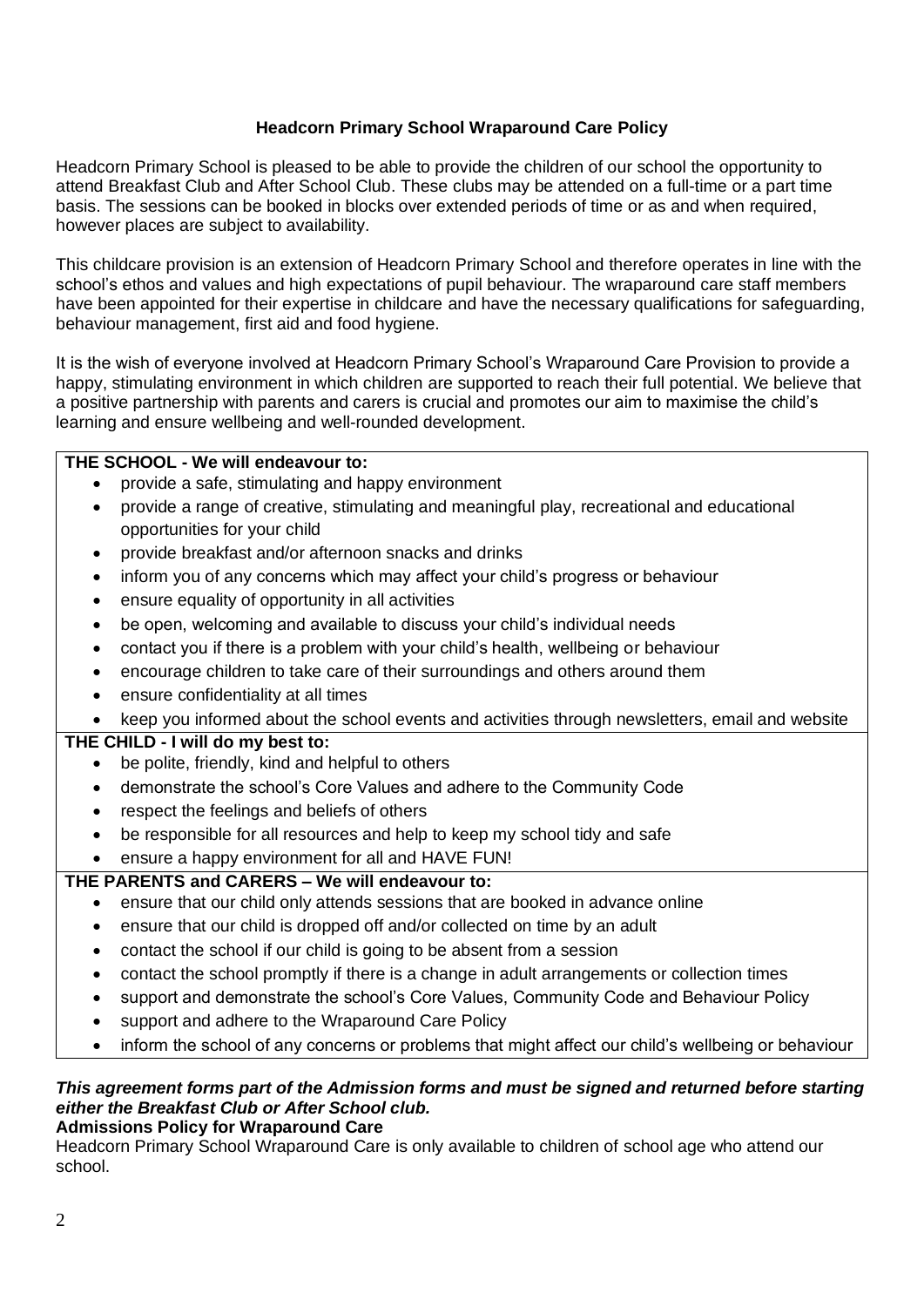Once a pupil leaves our school whether still in primary education or moving onto secondary education this childcare service will no longer be available to them.

#### **Registration Forms**

Parents and Carers will be required to complete registration forms including details regarding medical conditions, allergies, collection permissions and emergency contact details. These registration forms MUST be returned directly to the school office in a sealed envelope and NOT via the book-bags or handed to staff on the playgrounds as they will contain sensitive personal information.

#### **Online Accounts**

Once registration forms have been completed you will be given access to the online booking system. Parents and carers will be required to set up a Tucasi Scopay account if they do not currently have one. (Please speak to the school office more information about this system.)

Bookings can be made session by session or as block bookings once your account has been credited. Sessions can be booked at any time online and places are subject to availability. It is therefore recommended that parents and carers do not rely on 'same day' bookings unless in an emergency.

#### **Maximum Numbers and Waiting Lists**

Currently our staff/pupil ratios allow for 50 children to attend Breakfast Club and 40 children to attend After School Club. Additional staffing will be considered if demand requires it.

Wraparound Care will operate a waiting list once the maximum number of children has been reached. Places will be offered as spaces become available. We need to ensure the welfare and safety of those attending for safeguarding reasons and cannot exceed staff / pupil ratios. Spaces for siblings are also subject to a space being available and take no priority over children already on the waiting list.

Provisions are organised for the maximum number of children in accordance with the risk assessment carried out by Headcorn Primary School having regard to the age and needs of the children and the types of activities, referring to the relevant guidance.

#### **Specific Individual Needs**

Where a child has a specific need, including a disability, admission will be based on:

- $\triangleright$  All parties agreeing that the environment is appropriate for the child
- $\triangleright$  Liaison will be arranged with relevant professional support networks if applicable.
- $\triangleright$  The staffing levels can support the needs of the child.

#### **Behaviour:**

School policies, including behaviour, apply in the same way as they do during the main school day. We reserve the right to refuse a child who fails to meet these standards. If the behaviour of the child is unacceptable for the safe and efficient running of the club, parents will be informed of this by a member of the School's Senior Leadership Team in the first instance and a warning will be given to the child. Any additional unacceptable behaviour will result in the child being excluded from the club for a period of time deemed appropriate by the Senior Leadership Team.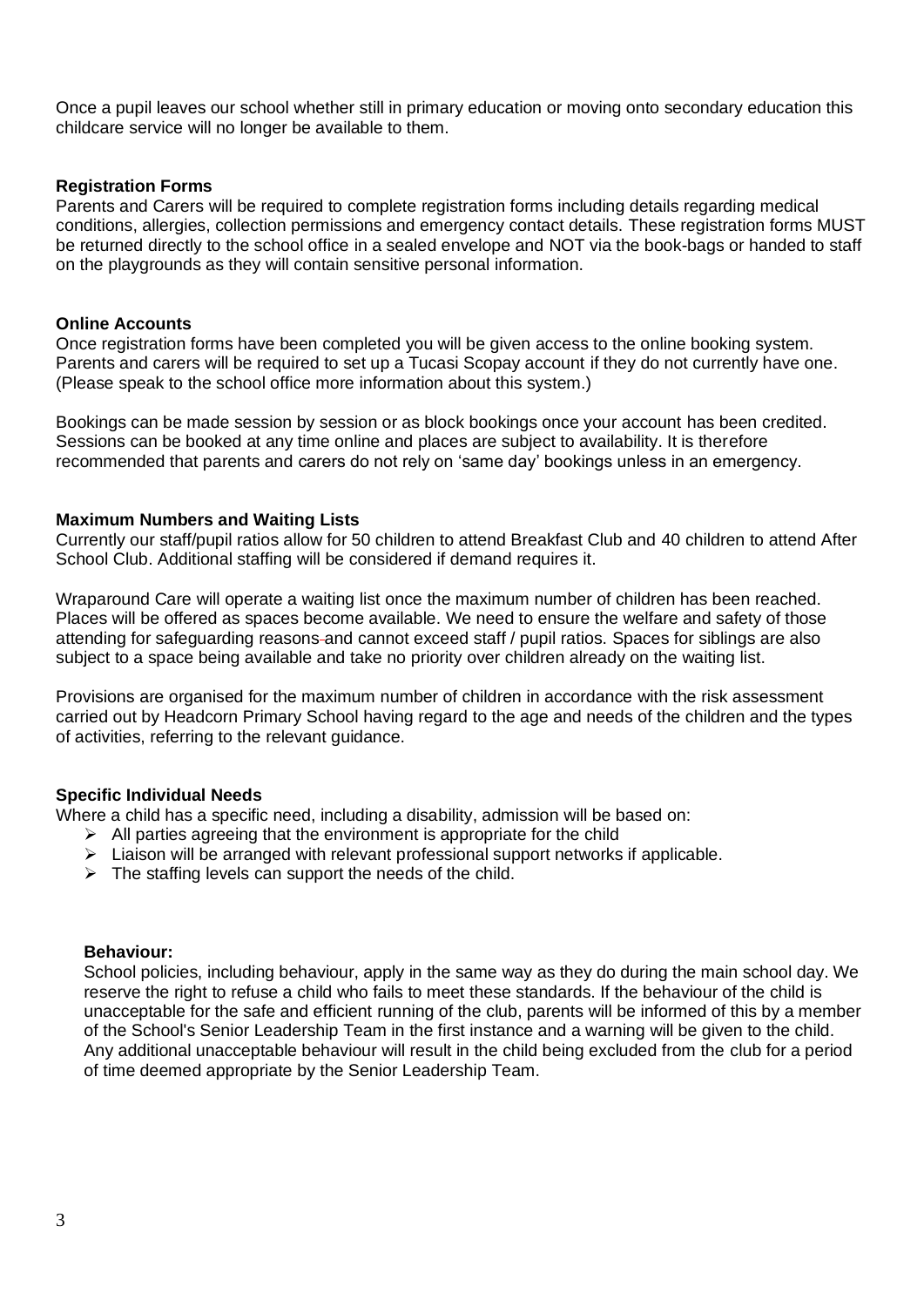# **Opening Hours and Fee Structure**

#### **Headcorn Primary School Breakfast Club:**

- $\triangleright$  is open term-time only with sessions running from 7:25am
- $\triangleright$  will be closed during the holidays including bank holidays and INSET days
- $\geq$  the fee for each session is £3.00 and is inclusive of breakfast and a cold drink
- $\triangleright$  sessions must be booked in advance via our online service

#### **Headcorn Primary School After School Club:**

- $\geq$  is open term-time only with sessions running from 3:20pm to 6pm
- $\triangleright$  will be closed during the holidays including bank holidays and INSET days
- $\triangleright$  the fee for each session is dependent on collection time arranged:
	- 3:20pm 4:30pm session is £5.00 (light snack and cold drink included)
	- 3:20pm 5:15pm session is £8.00 (light snack, light tea and cold drink included)
	- 3:20pm 6pm session is £11.00 (light snack, light tea and cold drink included)
- $\triangleright$  sessions must be booked in advance via our online service and can only be booked if your account is in credit

#### **Payments and Refunds**

Fees are to cover sessions booked in advance online using a Tuscasi Scopay account. Fees cannot be paid in cash or by cheque at any time. Please contact the school office if you require more information.

Your Tuscai Scopay account must be in credit in order to be able to make a booking.

Please note that the Wraparound Care staff are not permitted to receive cash or cheque payments for these clubs.

#### **Refunds**

Fees are non-refundable for non-attendance such as illness, holidays, ad hoc events, etc.

Refunds will be given if the school initiates an activity such as a school trip, sporting event, etc after you have already made a booking with either After School Club or Breakfast Club. In this instance a credit will be applied to your account. The school will endeavour to give parents and carers as much notice as possible regarding these potential activities.

If you no longer require the use of Breakfast Club or After School Club e.g. you are moving away, your child changes school, etc. a four week notice period will be required to qualify for a refund of any remaining monies.

Refunds will also be considered if your personal circumstances change significantly and you no longer require the service going forward. An appointment would need to be made to discuss this with the Head Teacher.

#### **Childcare Vouchers**

Childcare vouchers can be used for our Wraparound Care. Please contact our School Business Manager, Mrs N Henderson, either by phone on 01622 891289 ext. 3 or by email on [naomi.henderson@headcorn.kent.sch.uk](mailto:naomi.henderson@headcorn.kent.sch.uk) to inform her of your provider so arrangements can be made.

#### **Arrival and Departure Policy and Procedure**

Headcorn Primary School Breakfast Club and After School Club will operate a rigorous procedure regarding the security and safety of all children within our care.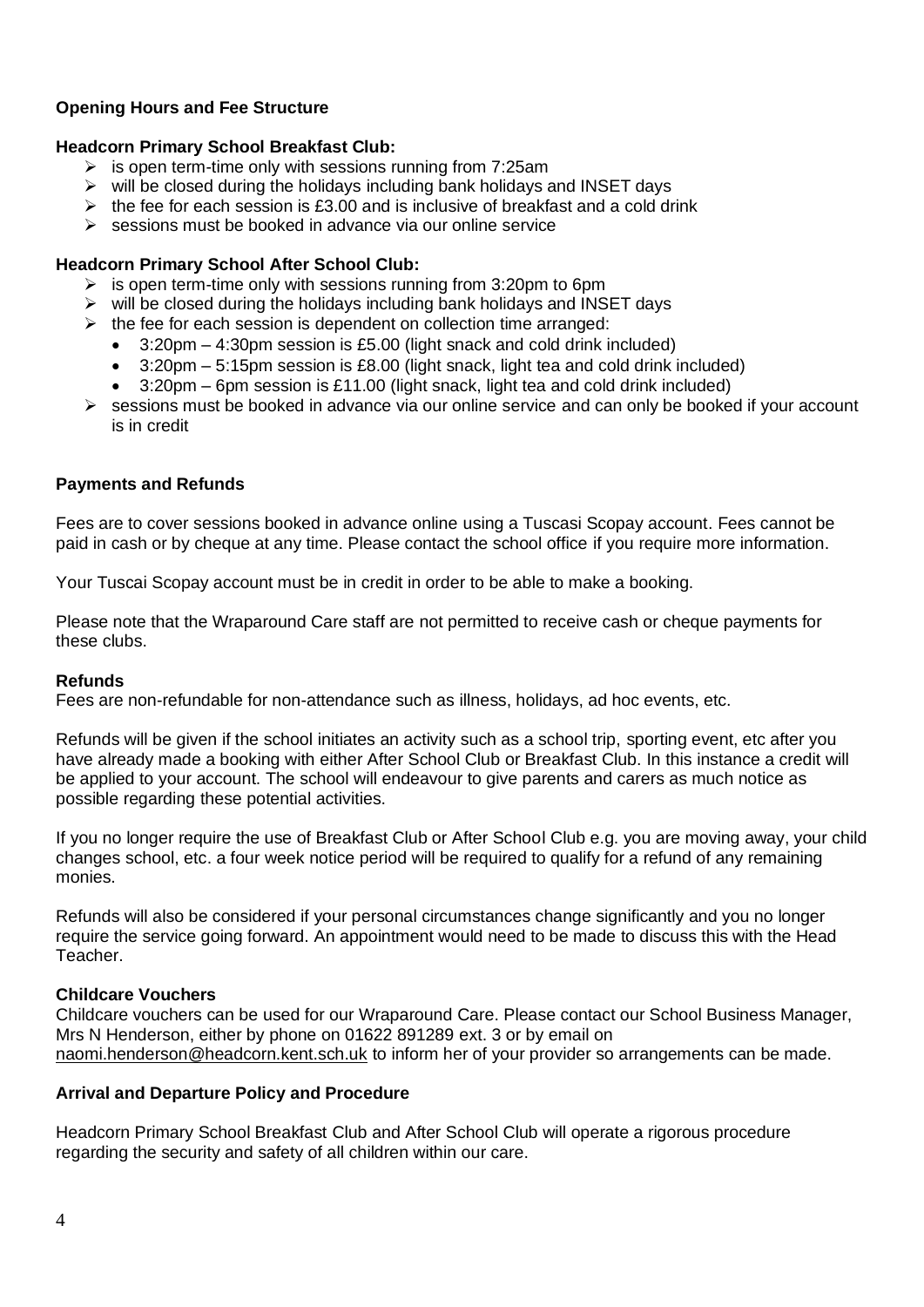There is a clear procedure in place for both arrival and departure of all children attending these clubs. In order to ensure the safety of the children it is not possible to make allowances, which do not adhere to the policy and procedure outlined in this document.

# **Breakfast Club**

#### **Arrival to the Breakfast Club**

Children of all ages must be dropped off by an adult or person over 16 years of age. Children in Year 6 may arrive unaccompanied provided signed written permission is given and agreed with the school prior to their arrival.

Children will be handed over to the Breakfast Club staff at the school office from 7:25am. Arrival can take place up to 8:10am as breakfast will not be served after 8:15am.

At the beginning of each Breakfast Club session there will be a formal register taken. This will subsequently be handed to the administration team who will cross-reference pupils in attendance at that session against the online bookings made.

Pupils who have not booked into this session in advance will be billed and further attendance not allowed until the debt has been paid.

### **Non-Arrival for Breakfast Club**

Non-arrival to the Breakfast Club will result in a call being placed to a parent or carer to ascertain the whereabouts of a child. The Breakfast Club is an extension of the school day and the child's absence could be considered a safeguarding concern. Monies will not be refunded for absence.

#### **Departure from the Breakfast Club into the school day**

Children will be dismissed by the Breakfast Club staff at 8:30am. Younger pupils will be collected by a member of staff and escorted to their classrooms. Older pupils will be directed to go straight to their classrooms by the Breakfast Club staff.

#### **After School Club**

#### **Arrival to After School Club**

Younger pupils will be escorted from their classroom to the school hall by a member of staff where they will be registered. Older pupils will be dismissed from their classes and sent to the school hall where they will be registered. Children attending extra-curricular clubs (either run by school or external staff) will be escorted to the After School Club by the extra-curricular club leader.

If a child has been booked into After School Club, parents/carers must inform the school by no later than 3:20pm if their child will not be attending that day. This is to ensure the safeguarding of your child. At the beginning of each After School Club session there will be a formal register taken. This will subsequently be handed to the administration team who will cross-reference pupils in attendance at that session against the online bookings made.

Pupils who have not booked into a session in advance will be billed and further attendance not allowed until the debt has been paid.

#### **Non-Arrival for After School Club**

In the event of a child not arriving during this time the following procedures will be put into place:

- ➢ The designated member of staff registering the children will immediately notify the Supervisor.
- ➢ The Supervisor will make contact with staff from the relevant class, clubs and the school office to ascertain attendance at school that day.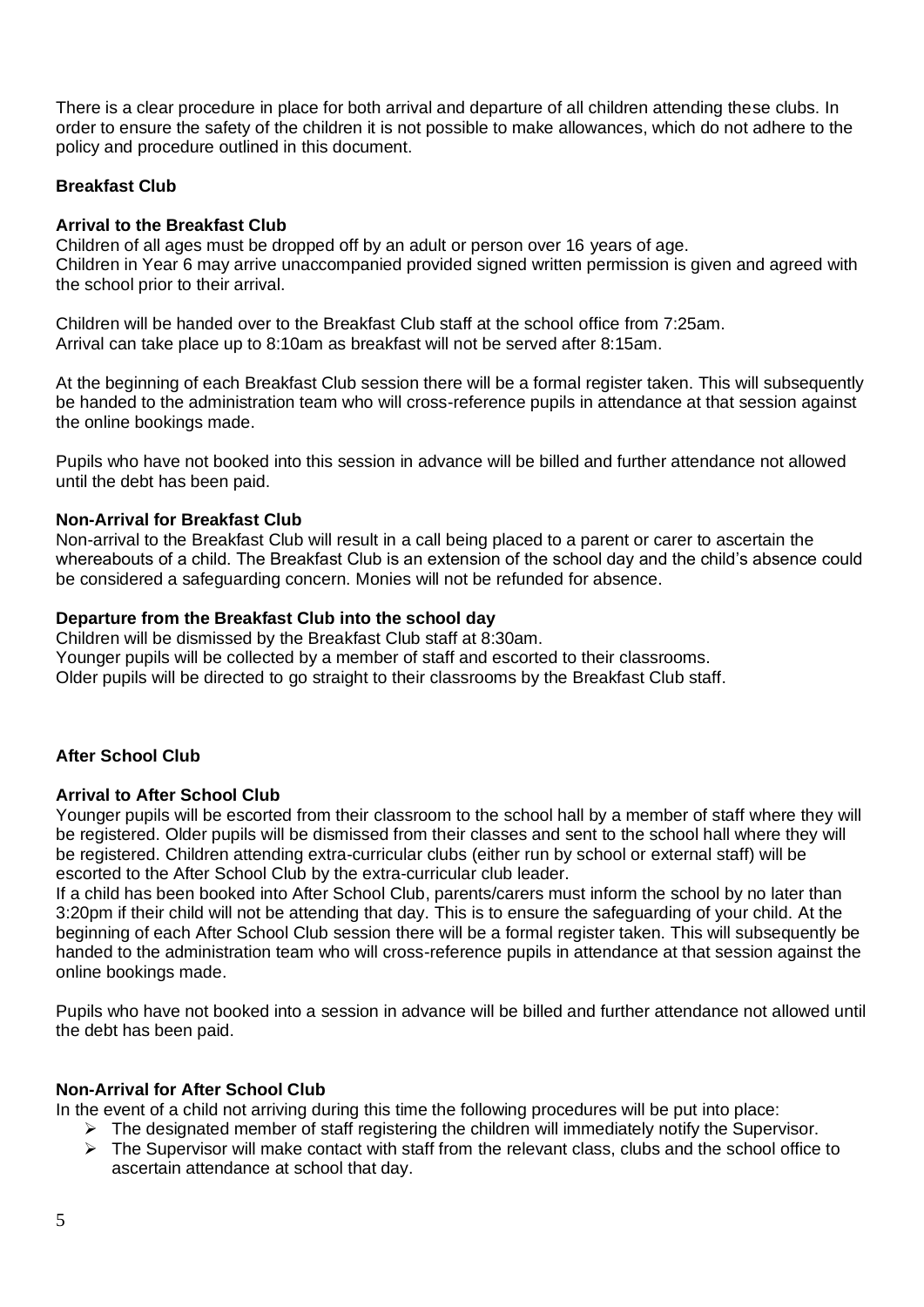$\triangleright$  The Supervisor will contact the named Parent/Career on the initial registration form to ascertain the whereabouts of the child.

#### **Departure from the After School Club**

The After School Club has a procedure for collecting children that is agreed and known to the parents, children, staff and school staff.

Children must be collected promptly at the end of your booked After School Club session by either the legal parent or carer or a person named on your collection permission form. We will not release children to any siblings or children under the age of 16 years.

There is a waiting area for parents, carers and authorised adults in the lobby at the main entrance of the school. Those collecting the child must not enter the main building via the internal door unless invited by a member of the After School Club staff. You will need to wait in the lobby for your child to be brought out by a member of the staff.

Parents, carers and authorised adults must sign the collection register before leaving the building.

For 'first time' pick up, an authorised person will be required to provide a suitable form of identification as After School Club staff will not necessarily know who adults are in the first instance. If a person is added to the authorisation list at a later date, they must be introduced to the staff and their name added to the collection permissions form.

For the safeguarding of your child the school reserves the right to refuse to release a child to someone who is not on the collection permission form unless we have had verbal permission via a senior member of staff or the school office or in written form e.g. a signed note or email to the school office on [admin@headcorn.kent.sch.uk](mailto:admin@headcorn.kent.sch.uk)

In the event that it is not possible for any of the authorised persons to collect a child and someone else is sent, the following procedure must be followed:

- $\triangleright$  The Supervisor must be contacted and a full description of the person including their name must be provided.
- ➢ To establish it is the named Parent/Carer the Supervisor will ask you to confirm the previously agreed password.
- $\triangleright$  When the person arrives, identification will be checked, and the password will need to be provided and confirmed.

The last pick-up and hand over times for each session are 4:30pm, 5:15pm or 6pm.

### **Non-Collection of a Child from After School Club**

In the event that a child is not collected from the After School Club by the end of the session, the Supervisor should:

- $\triangleright$  Establish if a message has been left by the parent/carer
- ➢ Try to contact the parent/carer. Appropriate messages must be left asking for them to contact the club immediately.
- $\triangleright$  A member of staff must remain near the telephone in order to receive the call after 6pm.

If the child has not been collected by the end of the Club's registered session and contact with the named parent/carer has not been established the Supervisor must contact other authorised collectors from the registration form.

The Supervisor must inform the Head Teacher or one of the other designated safeguarding leads.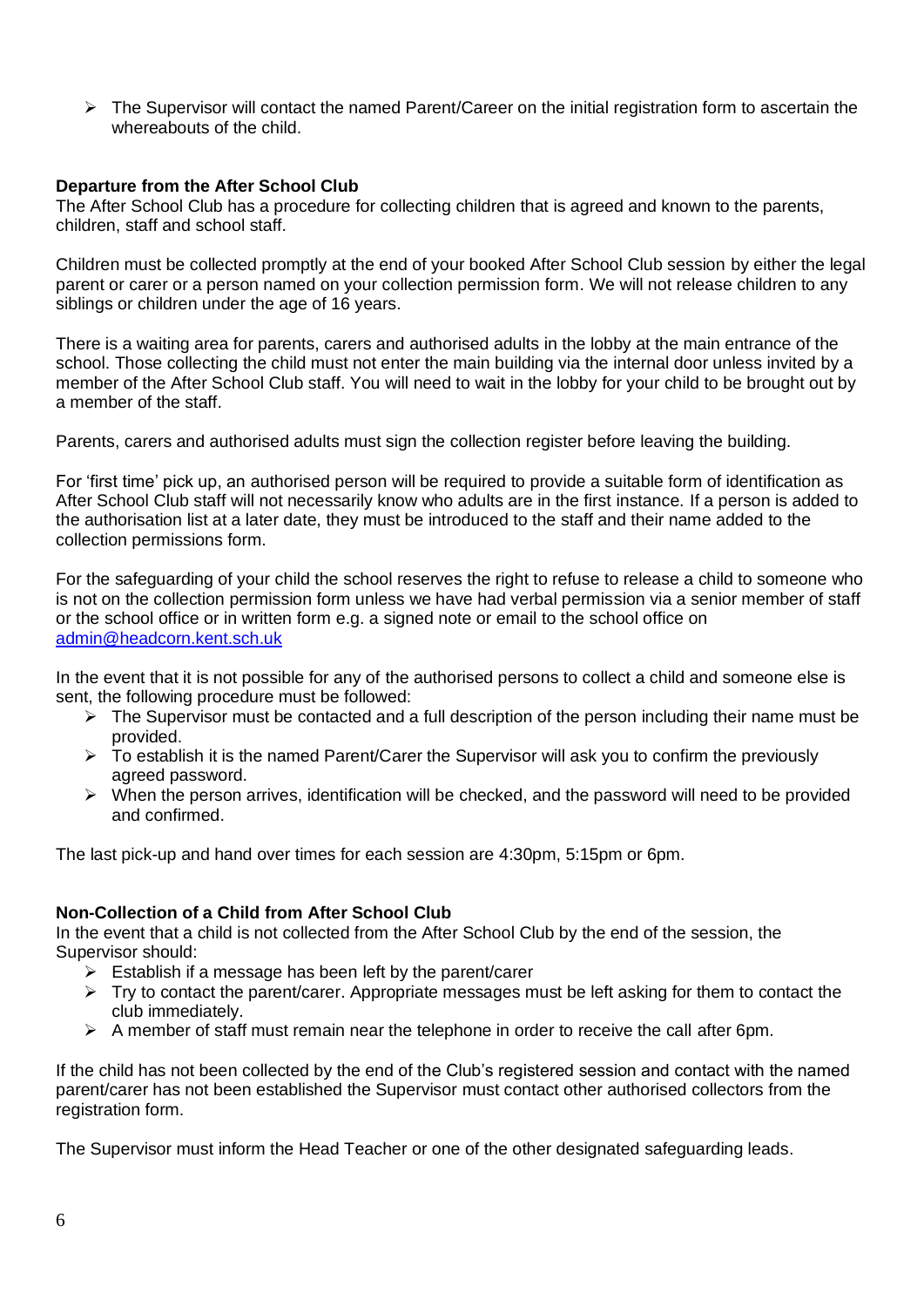After all avenues of contact have been exhausted and the Club has not received any contact from the parent/carer or authorised collectors, the Head Teacher (or other designated safeguarding leads) will make the decision to contact the Local Authority's Designated Child Protection Officer.

At no time will a staff member be permitted to take a child off the premises unless instructed to do so by either the Local Authority Child Protection Officer or Head Teacher or a Designated Safeguarding Lead.

#### **Late Collection from After School Club and Associated Fines**

If your child is not collected at the end of their booked session, then you will be charged the next session's fees. If you are late picking up after 6pm you will incur a £5:00 charge for each 15mins you are overdue.

| <b>Session Times</b> | Session Latest Pick Up | Late Fees                                                                           |
|----------------------|------------------------|-------------------------------------------------------------------------------------|
| $3:20$ pm $-4:30$ pm | 4:30 <sub>pm</sub>     | Late collection between $4:30 - 5:15$ pm: £8:00 will be<br>charged instead of £5:00 |
| $3:20$ pm $-5:15$ pm | 5:15 <sub>pm</sub>     | Collection after 5:15pm: £11:00 will be charged instead<br>of £8:00                 |
| $3:20$ pm – 6pm      | 6pm                    | Collection after 6pm: £5:00 will be charged for each<br>15mins you are late         |

The school shall apply the following procedures for late collections and reserves the right to apply an additional charge where a child / children are picked up late from the After School Club:

- First late collection 'verbal' warning
- Second late collection 'written' warning
- Third late collection Final 'written' warning with notice to meet with Head Teacher

This 'late collection' policy will be applied on a rolling 12-month period.

Children who are late to be picked up after the end of the school day at 3:20pm or late picking up from extra-curricular clubs, will be put into After School Club and a £5:00 charge will be made for that initial session.

#### **Contacting the Breakfast Club or After School Club**

#### **By Phone:**

Both the Breakfast Club and After School Club can be contacted during club hours on the main school telephone number: 01622 891289

During normal school office hours (8am – 4:30pm) the school office staff will take your message and share it with the club supervisor.

During out of school office hours please use the club extension number to be put directly through to the school hall where the club is being held.

#### **By Email:**

If you wish to contact either the Breakfast Club or After School Club, please email the school office on: [admin@headcorn.kent.sch.uk.](mailto:admin@headcorn.kent.sch.uk) Messages will be shared with the club supervisor.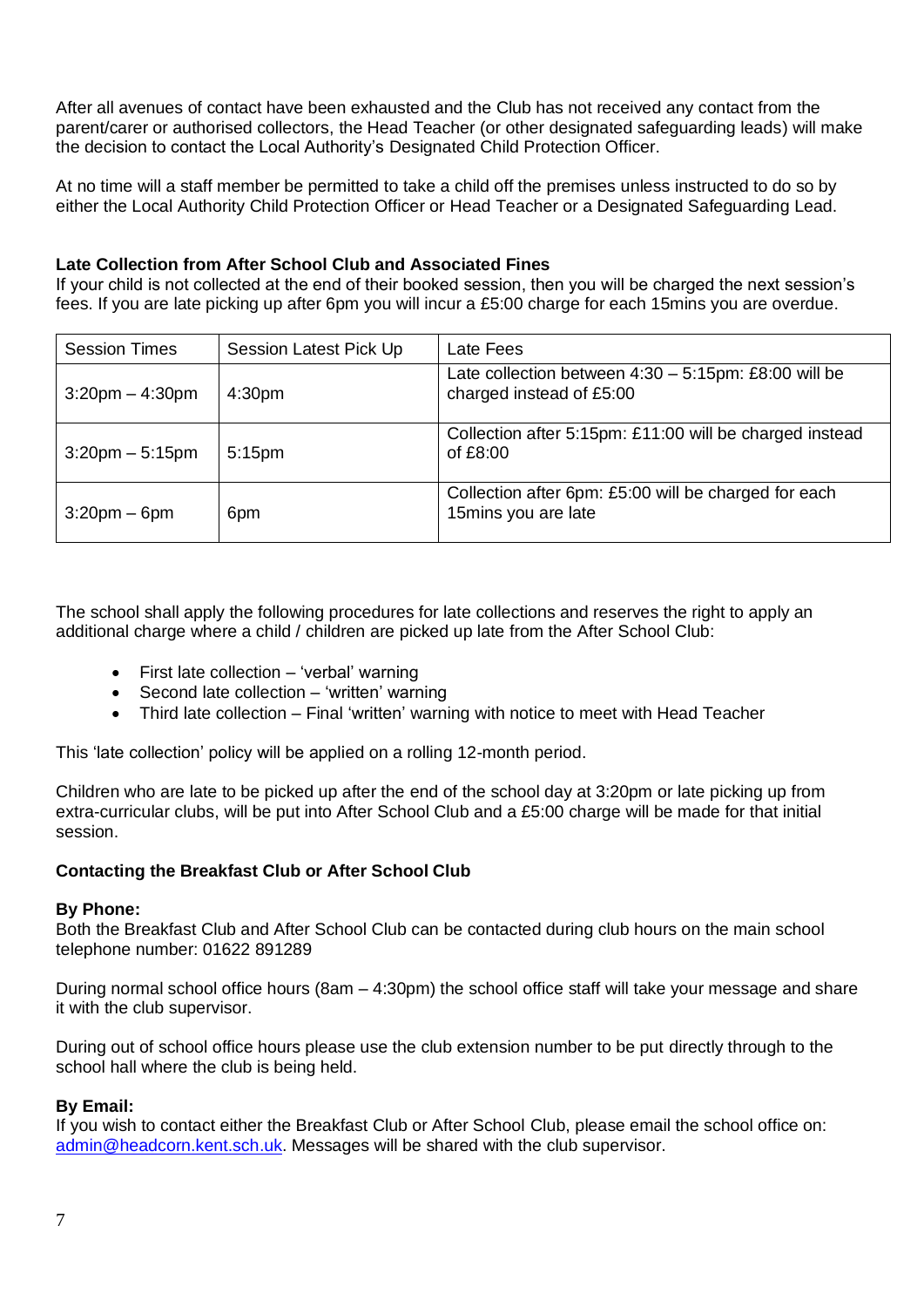# **Food Provision**

Both Breakfast Club and After School Club provide food for your child unless directed otherwise by the parent or carer in writing.

Our Wraparound Care supervisor is aware of the School Food Standards and has received the required training in Food Hygiene. Both the Breakfast Club and After School Club will provide food that meets the School Food Standards.

#### **Allergies, Intolerances and other food requirements**

The clubs will provide for those children who have food allergies, intolerances or other food requirements such as restricted diets, provided the parents/carers inform us beforehand on the registration form.

We are a 'nut-free' school site and cannot serve or allow children to bring nuts or products containing nuts into the school.

If you wish to provide your child with their own breakfast food or packed tea, then there will not be any deduction in fees for any sessions that your child attends.

Breakfast Club is likely to provide options such as:

- ➢ Bread/toast with assorted spreads
- ➢ Low-sugar cereal and semi-skimmed milk
- ➢ Crumpets, pancakes, etc
- ➢ Fruit
- ➢ Yoghurt
- ➢ A cold drink e.g. semi-skimmed milk, sugar-free squash, water

The After School Club will provide food options dependent on the child's collection time. These will be indicated by each child wearing a coloured wristband to show what collection time they are booked in for.

During the 3:20pm – 4:30pm session there will likely be options such as:

- $\triangleright$  A piece of fruit or raw vegetables
- ➢ A cold drink e.g. semi-skimmed milk, sugar-free squash, water

During the 3:20pm – 5:15pm session there will likely be options such as:

- $\triangleright$  A piece of fruit or raw vegetables
- ➢ Sandwiches
- ➢ Bread/toast with assorted spreads
- ➢ Crumpets, pancakes, etc
- $\triangleright$  A cold drink e.g. semi-skimmed milk, sugar-free squash, water

During the 3:20pm – 6pm session there will likely be options such as:

- $\triangleright$  Sandwiches
- ➢ Bread/toast with assorted spreads
- ➢ Crumpets, pancakes, etc
- $\triangleright$  A piece of fruit or raw vegetables
- ➢ Cereal bar
- ➢ A cold drink e.g. semi-skimmed milk, sugar-free squash, water

#### **Sickness & Medication Policy**

# **Sickness**

All After School Club staff members have first aid training. The After School Club's priority is to provide an environment where children and adults are protected from the spread of illness and infection. This is achieved in the following ways: